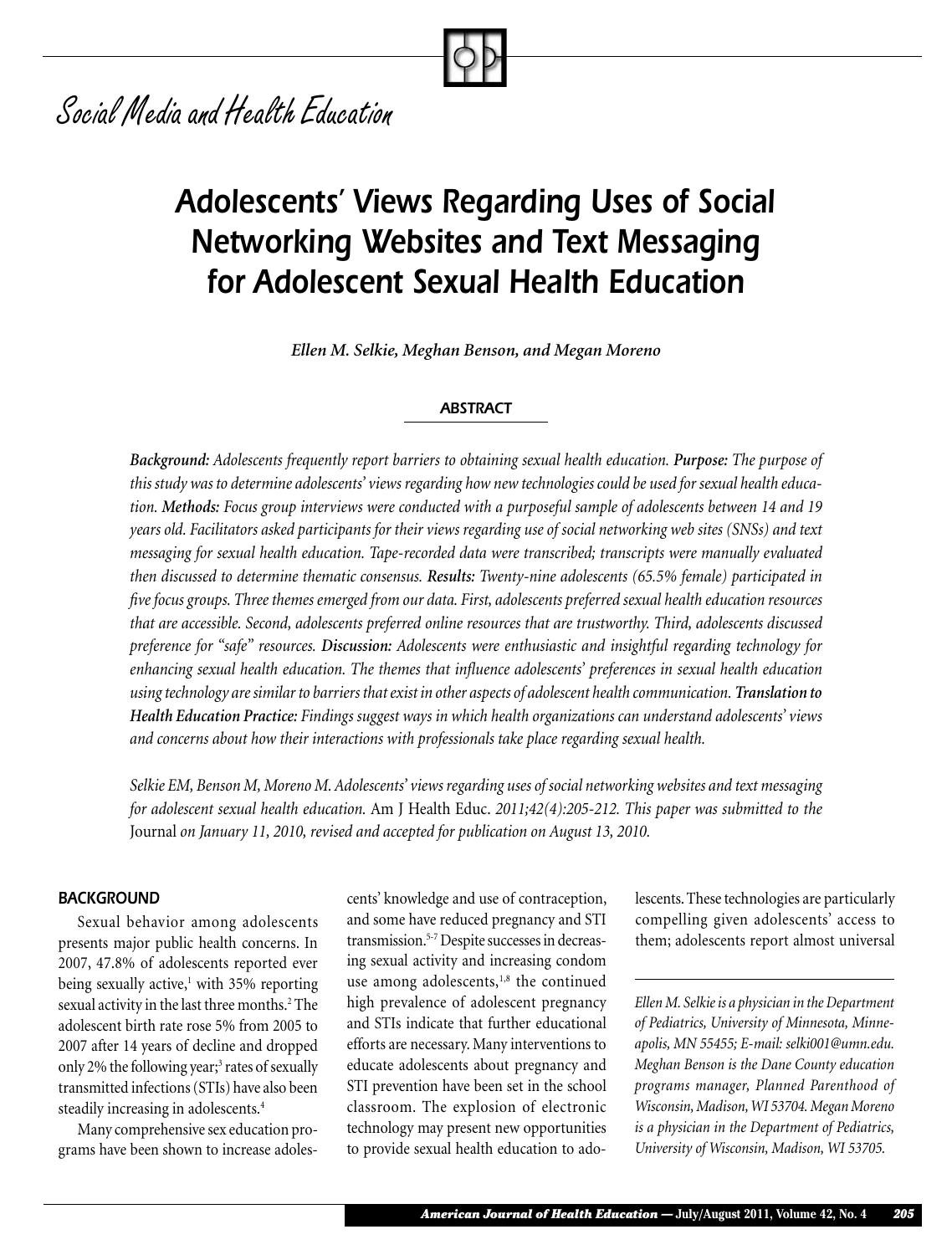access to the Internet either at home or school.<sup>9,10</sup> Two popular technologies among adolescents are social networking sites (SNSs) and text messaging.

A social networking site (SNS) is defined as "an online place where a user can create a profile and build a personal network that connects him or her to other users."<sup>11</sup> SNSs, such as MySpace and Facebook, are extremely popular among American adolescents, approximately 73% of adolescents report use of at least one SNS.12

Text messaging is another commonly used form of technology among adolescents. At present, 75% of adolescents own a mobile phone and 88% of those adolescents use the text messaging function.<sup>13</sup> Adolescents who use text messaging send and receive an average of 1,500 texts per month, though about 14% of texting teens send and receive over 6,000 texts monthly.13

The use of these forms of technology for patient communication has been studied in several aspects of health care. Social support sites for patients with chronic disease are increasingly the object of research,<sup>14,15</sup> while text messaging has been shown to be promising when communicating with patients about chronic illnesses such as asthma<sup>16</sup> and diabetes,17,18 or providing online applications such as appointment reminders.<sup>19</sup> Private adult clinics have begun creating their own social networking sites to enhance patient care and to provide a source for local referrals.20,21 However, to date, published material on the use of the internet and text messaging for sexual health purposes is only beginning to emerge.<sup>22,23</sup> Furthermore, while the internet is a key sexual health resource for college students,<sup>24</sup> no studies have examined SNSs or text messaging use for adolescent sexual health education.

#### *PURPOSE*

Understanding how adolescents currently use and would like to use technology to obtain sexual health education could inform the design of education programs using SNSs and text messaging. This study investigated adolescents' views regarding how these technologies could provide sexual

health education. These technologies have widespread acceptance among adolescents, and greater potential for interactive communication compared to static websites. The researchers were interested in underlying themes that would assist providers and educators who may be interested in providing electronic sexual health education to adolescents.

### *METHODS*

#### *Setting*

In this mixed-methods study, focus group interviews and surveys were conducted in Dane County, Wisconsin between March 10 and May 29, 2009. The University of Wisconsin IRB approved this project. Given past evidence showing requirement of parental consent as a barrier to conducting adolescent sexual health research,<sup>25,26</sup> a waiver of parental consent was approved by the IRB. Some of the recruited organizations chose to send a general notification letter of participation in research home with participants. After data collection was completed, exemption for analysis of existing data was approved by the University of Minnesota IRB.

#### *Participants and Recruitment*

A total of five focus groups were conducted with male and female participants, and group size varied from four to seven participants. Participants were recruited from recreational centers and schools from urban and suburban areas of Dane County using purposeful sampling. The goal in site selection was to identify centers in which the researchers could recruit participants from a variety of genders, ages, socioeconomic backgrounds, sexual preferences and sexual experiences in order to identify a spectrum of needs for adolescent sexual health. A secondary goal was to recruit small groups of adolescents who had comfortable relationships beyond just acquaintances. The researchers hypothesized that focus groups conducted with small groups of adolescents who were comfortable with each other would yield the most valid and reliable responses. The researchers identified several community and school-based organizations to recruit participants from with these goals in mind.

The education coordinator at the study's community partner, Planned Parenthood of Wisconsin, identified a list of potential sites based on our recruitment goals. Sites included community groups and school-based extracurricular and after-school programs. The principal investigator contacted each center leader and detailed him or her on the objectives of the research. If the selected leader agreed to let his or her group participate, the principal investigator attended a regularly scheduled group meeting to briefly explain the study and invite eligible and potentially interested adolescents to the focus group. A signup form was sent around on which group members could express interest. These potential participants were reminded by group leaders of the focus group time and location, but expressing interest did not commit the group members to participation. Focus groups were held at the site of regular group meetings and occurred between two and seven days after the regular group meeting.

All participating adolescents were provided with written information for the study and consent was obtained. Separate consent forms were developed for adolescents (age 14-17) and adults (age 18-19) with developmentally appropriate language in each form as modeled in the Toronto Teen Survey.<sup>27</sup> All participants also signed a confidentiality agreement. To minimize participant discomfort, the researchers started each focus group with instructions to be respectful, and to refrain from asking each other about personal sexual behaviors and experiences. There were no professional-client relationships between the investigators and the participants prior to the study. Participants were provided with a small meal during the focus group.

#### *Survey*

Surveys were distributed prior to beginning the focus group. Participants were given the option to complete them and were instructed to keep them anonymous. Survey questions were developed by the authors with the purposes of: (1) obtaining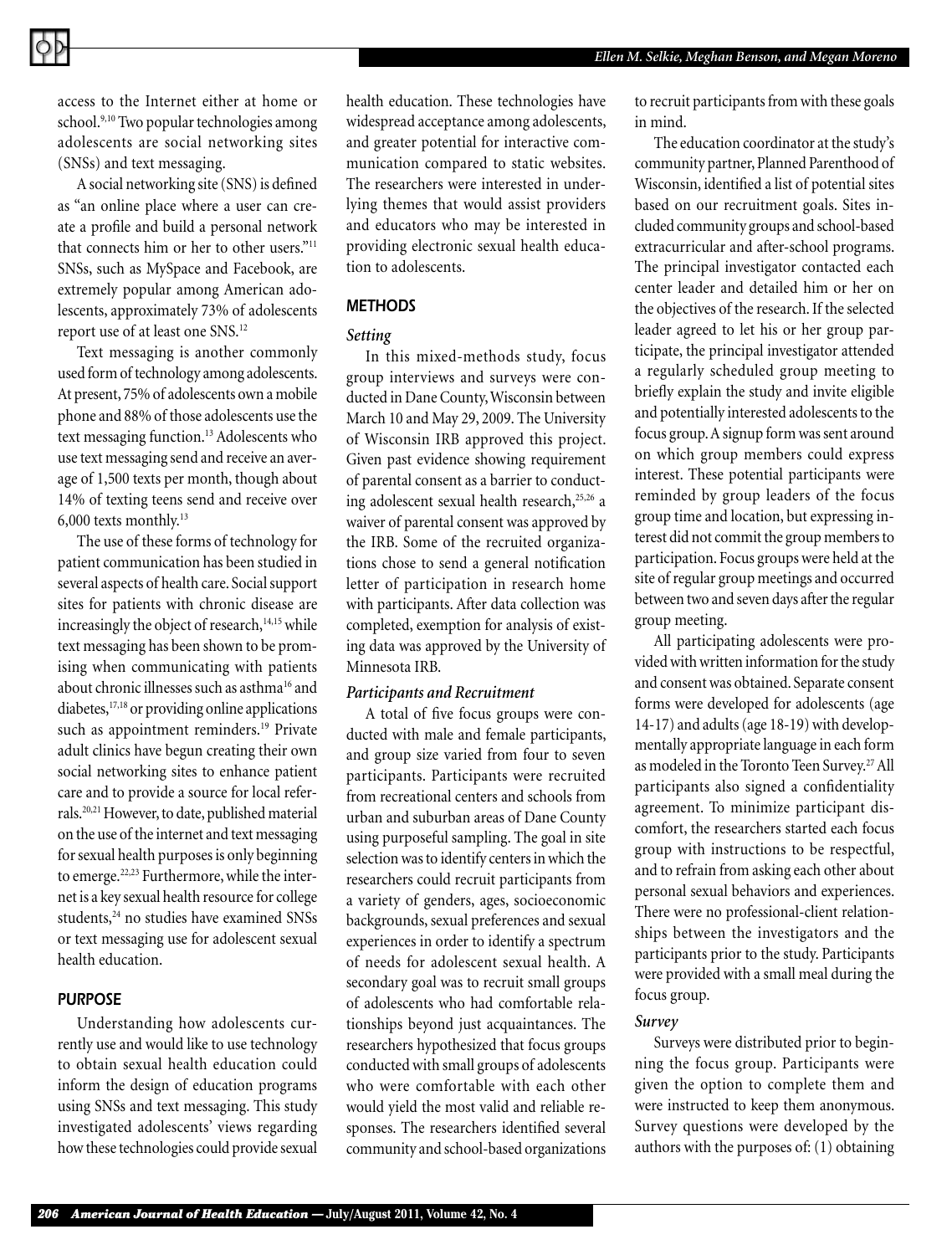demographic data about participants, to demonstrate the applicability of the results to the general population; (2) determining the representation of diverse sexual experiences, again to demonstrate applicability to subpopulations of adolescents; and (3) determining the use of SNSs and texting in this particular sample group. Survey items were based on the Youth Risk Behavior Survey (questions about age and gender), $28$ the National Health and Nutrition Examination Survey (questions about sexual experience), $29$  and several other studied models (questions about sexual orientation).30 Survey responses were analyzed in aggregate for demographics of the sample and were not linked to individual focus group participants.

#### *Focus Groups*

Focus groups were designed to explore ways adolescents use SNSs and text messaging and adolescents' views regarding using this technology for sexual health information. Focus groups are an optimal method to investigate this topic as they allow for participant interaction and encourage participants to build on other's comments, which leads to greater insight into why certain opinions or views are held.<sup>31</sup>

Each focus group was led by two trained facilitators. A total of four facilitators, one white male and three white females between the ages of 26 and 37, participated in constructing the focus group questions. All facilitators attended a classroom component and reviewed relevant focus group methodology literature; facilitators practiced questions with each other to ensure clarity and comfort with the topics.

Focus groups lasted between 40 and 50

minutes. Participants completed the anonymous paper survey prior to participation. All focus group discussions were audio recorded with supplemental notes taken by a research assistant. During the focus groups participants were encouraged to discuss their thoughts and interpretations of uses of technology for sexual health education. Whereas focus groups were semi-structured with stem and follow-up questions provided to facilitators, the objective was not to ask leading questions or to elicit specific pre-conceived themes from participants. Figure 1 lists stem questions asked in the focus groups.

#### *Analysis*

All data were transcribed and analyzed manually. Transcripts were read separately by the three authors and analyzed for common themes and concepts using the constant comparative method.<sup>32</sup> Grounded theory was used as a basis for creating a merged document of themes and corresponding text.33-35 The authors discussed and reached consensus among major themes in the data and determined illustrative quotations. Both themes and illustrative quotations had to be agreed upon by all three authors to be included in the final results. It became clear that data saturation had been reached due to the commonality of themes that emerged.

Based on the concepts of validity as "credibility" or "transferability," and reliability as "dependability,"<sup>36</sup> the researchers employed the following strategies to ensure each: to establish reliability, data were analyzed by three different investigators; the themes that were recognized by all three investigators were considered reliable. The discussion of the thematic coding scheme amongst the coders increased both the reliability and the validity of the codes. To establish external validity, data were taken at each of five focus groups, which were comprised of a diverse sample of participants as delineated above. Once theoretical data saturation had been reached, themes that consistently emerged from all five groups were considered valid.

#### *RESULTS*

#### *Participants*

Twenty-nine adolescents participated; all participants completed the survey and contributed to discussions. Participants' ages ranged from 14 to 19 years, which is consistent with the definition of adolescence given by the American Academy of Pediatrics.<sup>37</sup> Most participants were female (65.5%), and over half of respondents described themselves as heterosexual (62.1%). Approximately one-fourth of participants lived within zip codes correlating to low-income neighborhoods (24.1%). Sexual experience, defined as having had either oral, vaginal, and/or anal sex, was reported by 58.6% of participants. Of this group, 88.2% reported having vaginal sex, 64.7% reported having oral sex, and 29.4% reported having anal sex. Table 1 provides a summary of these data.

#### *Technology Use*

The majority of adolescents reported maintaining a personal SNS profile (96.6%). Of those, most maintained a profile on Facebook (93.1%) or MySpace (89.7%), with 41.4% using other SNSs such as My-Yearbook, Tagged, and Bebo, among others. Many adolescents maintained profiles on more than one of these sites. Most adolescents reported owning a cell phone (93.1%)

#### *Figure 1. Focus Group Stem Questions*

- *1. How and when do you use sites like Facebook, MySpace, or MyYearbook? What websites do you use for health information?*
- *2. If you had questions or problems that have to do with sex or puberty, where would you go to get answers?*
- *3. If there were information about sex or puberty on the websites we talked about, what questions would you like answered? How would you like to read this information on the sites?*
- *4. We are thinking of looking at text message programs where people could text in to get answers to questions about sex and puberty. What do you think of this program? What questions would you like answered by text?*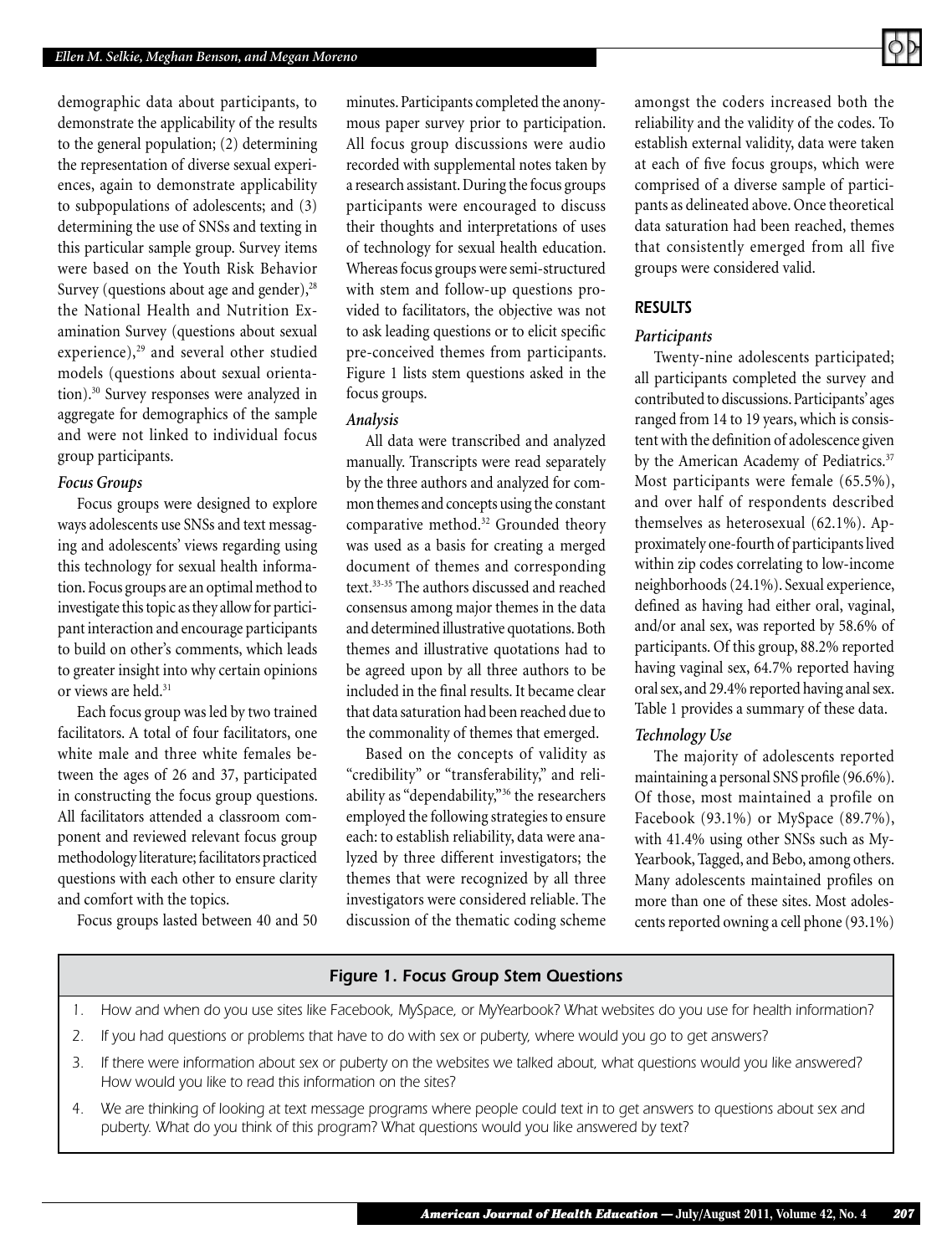and over half of them sent more than 25 texts per day.

#### *Focus Groups*

The researchers identified three themes common to the resources adolescents currently use for sexual health information as well as to what adolescents would like to use regarding electronic resources for sexual health. These themes included: (1) accessibility; (2) trustworthiness, credibility and confidentiality; and (3) personal comfort.

*Theme 1: Adolescents want sexual health education to be easily accessible.* A major theme expressed by respondents is that sexual health information needs to be readily accessible. Adolescents mentioned that often, when a personal sexual health question arises, they want an answer immediately. Adolescents overwhelmingly responded that they use Internet search engines to find answers to sexual health questions; specifically, Google (www.google.com) was mentioned in every focus group.

Both male and female participants commented that using the Internet is an easy way to obtain information as most have Internet access at school, if not at home. Participants also noted that the Internet is available at all hours, making it easy to find information on weekends or after clinic or school hours when no other support is available.

*"Usually there's a lot of stuff [on Google] and you can just click on one of the first two links and it will take you to whatever website. Usually [the sites] are pretty legit." —Female*

Despite the excellent accessibility of the Internet, accessibility to appropriate sexual health information on the Internet was considered poor. One issue raised by multiple participants was the difficulty with accessing understandable sources for information. Many participants stated that sifting through hundreds of search engine results is time consuming and is not user-friendly.

*"It's hard to look up questions like that without coming across porn so it doesn't work very well." —Female*

*"You have to type it in right. Like if you just type in "the pill," it's not gonna show a birth control pill, it's gonna show a whole* 

| Table 1. Demographic Characteristics of Focus Group Participants                                              |                                                        |
|---------------------------------------------------------------------------------------------------------------|--------------------------------------------------------|
| $N = 29$                                                                                                      | Number (%)                                             |
| Gender<br>Male<br>Female                                                                                      | 10(34.5)<br>19 (65.5)                                  |
| Age<br>$14 - 16$<br>$17 - 19$                                                                                 | 15 (51.7)<br>14 (48.3)                                 |
| Sexual orientation*<br>Heterosexual<br>Homosexual<br><b>Bisexual</b><br>Unsure                                | 18 (62.1)<br>6(20.7)<br>5(17.2)<br>0(0)                |
| Sexual experience<br>Vaginal intercourse<br>Oral sex<br>Anal sex<br>No Answer<br>Total: Any sexual experience | 15(51.7)<br>11(37.9)<br>5(17.2)<br>2(6.8)<br>17 (58.6) |
| * Sexual orientation determined based on answers to survey item "I am attracted to:" with survey              |                                                        |

### answers "guys," "girls," "both," or "not sure."

*bunch of pills. You just have to type the right thing." —Female*

Considering the design of an ideal technology source for sexual health information that is accessible, participants stated that electronic sexual health resources will be more accessible if they have plain language that adolescents can understand.

*"If you gotta, like, read between the lines[…], it just makes it more complicated when it should just have, like, simple terms." —Male*

*"I was thinking…..if there's a word we don't understand, maybe it could be highlighted, and then you scroll over it and something would pop up with a definition." —Female*

*"I mean, okay, we're not illiterate either, we can read, but… I'm not going to understand [a long scientific] word. And that could be a major point… that [word] could be the whole cure thingie right there and the answer to your question." —Male*

*Theme 2: Adolescents want sexual health resources to be trustworthy - both credible and*  *confidential.* Trust was a major issue discussed by adolescents in every focus group. Two aspects of "trust" emerged: credibility and confidentiality. Many participants emphasized that when searching the Internet for sexuality information, they ultimately trust websites that appear credible by being related to health, a frequently cited "trusted" web site was WebMD. However, some participants acknowledged that there was often no way to tell whether information on some websites was accurate.

*"I mean if you have a question and say you go to Google and you find something that might not be correct. ou really go to Google because it's fast and easy, but if there is a fast and easy way to do it [somewhere else], which there probably are in many ways, it would be a lot easier and a lot more reliable." —Female*

Several participants stated that if they were to ask questions about sexual health using SNSs or text messaging, they would need to feel that the person answering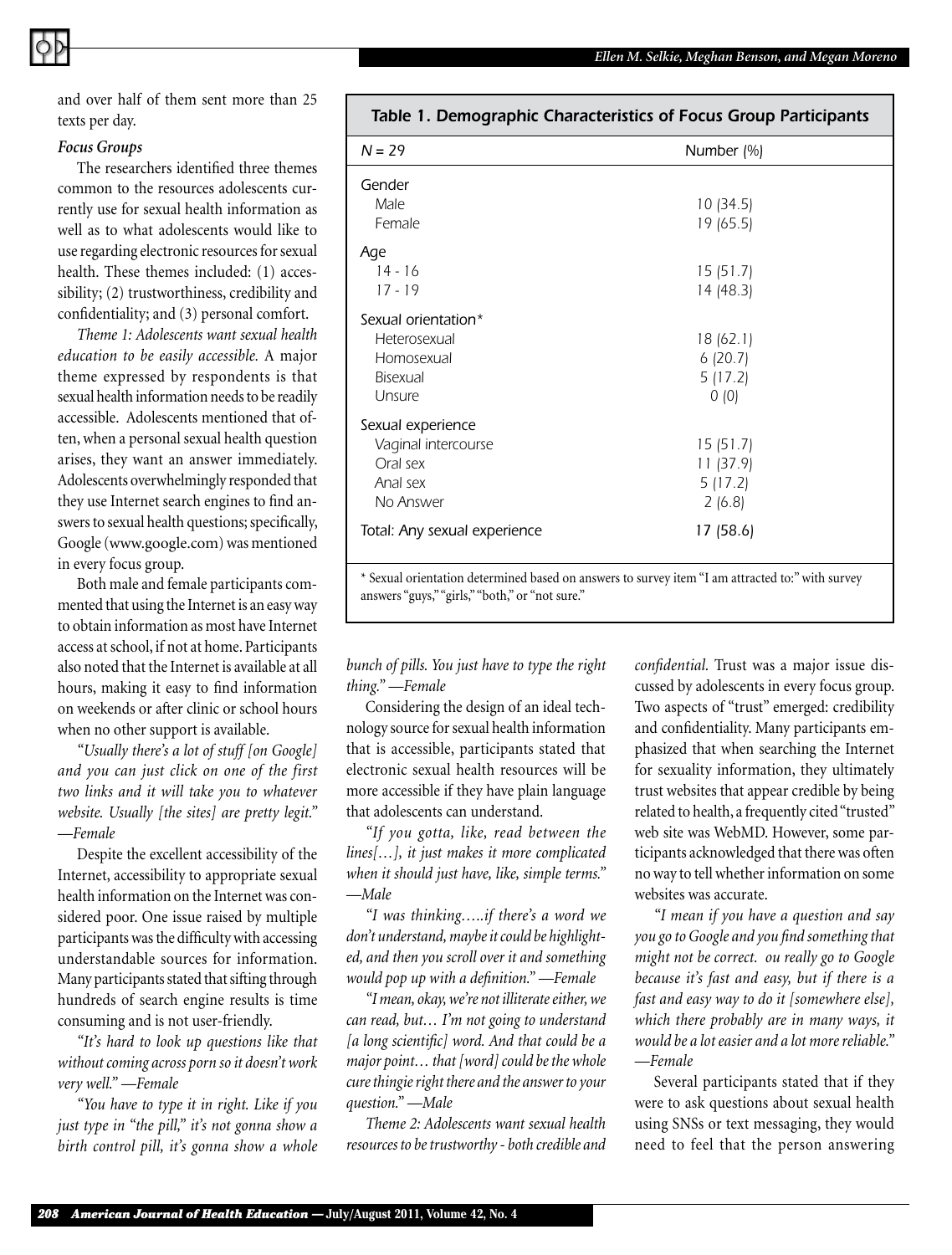the question is knowledgeable on the topic. Most participants agreed that having a notice somewhere on the website or SNS stating the credentials of the person answering questions (i.e., physician, nurse, or social worker) would be sufficient. Some adolescents expressed interest in a sexual health education program run by other adolescents as they would be considered trustworthy. If an education program were run by other adolescents, participants stated they would want some assurance that the adolescents had been trained to answer questions.

 *"Maybe knowing how they know that information, like [a] nurse or something like that. Knowing there is a technical position or something like that might help to know they are qualified to answer these questions." —Male*

*"If you just want to ask peers I think it would be comforting to know they've had training and not some random kid off the street that you're telling your secrets to." —Female*

*"I think it would be cool to actually verify who's actually answering these questions, but they could still be anonymous when you're asking. I don't have a need to know exactly who it is I'm talking to." —Female*

Participants stated that trust in an information resource also depends on preservation of privacy when using it. Participants indicated that an advantage of using the Internet to find answers to questions about sex is that it offers anonymity, which is an issue they face when approaching adults or even friends for such information.

*"You go to the doc, sometimes you don't want the doctor, like, to know, you don't want nobody to know, so it's easier to do it [online] like that, sometimes." —Male*

Preservation of anonymity was one specific concern participants expressed with using SNSs as sexual health education outlets, since interactions on these sites are usually accompanied by a profile picture and links to personal identifiers. Suggestions to address this concern included using private messaging, having a "frequently asked questions" section based on submitted questions and using text messaging instead of SNS interaction.

*"Just don't let [someone asking a question] post no comment about it. Cuz then it's gonna be out in the open." —Female*

*"I think it's more comfortable to have anonymous postings, because if they don't know who you are then you're a little bit more comfortable saying something." —Female*

*"If [a person sends a text message and] it's a smaller screen less people are likely to see what you're texting if it's a personal question." —Female*

*"I wouldn't want to tell some random lady, you know, when I call her and tell her that my condom broke. I think that's really, you know, it's confidential and I'd rather text that." —Male*

*Theme 3: Adolescents choose resources that offer information in a way that is nonthreatening.* Participants indicated that any source of information about sex, which is an especially private and potentially embarrassing matter to them, should be available in a way that is safe and nonthreatening. Participants further described that they often feel that they cannot ask adults about sexual health because they are afraid of being met with disapproval.

*"I know I don't tell my mom some stuff because I'm afraid of what she'll do." —Female*

*"Whenever you go to your doctor you always get a lecture." —Male*

*"Some people don't feel safe talking to their doctor […] I'd go straight to my doctor and talk to him, but [some people are] scared to talk about stuff. It's just like those commercials about HIV, like 'Don't be scared to get tested' or whatever. People are scared to ask their doctor stuff like that. That's reality." —Male* 

*"I know my first doctor, I just went to discuss birth control and everything, and I was so scared. I don't know what I'm going to do when I go back…but it's scary the first time. My doctor is just intimidating." —Female*

Participants discussed the need for different sources of information depending on the health topic. Resources that provided feedback from other adolescents was frequently mentioned, participants frequently reported that they would feel comfortable with having other adolescents answer questions about relationships online. However, for more medical topics such as pregnancy and STI prevention participants stated they would rather get answers from an adult professional online. Participants emphasized that any online provider should be accepting of the adolescent who is requesting information.

*"[I would want] someone who is not going to give information that they are not entitled to be sharing. Someone who will be open to ideas and not being like "that's wrong" …unless it really is wrong (laughs)." —Female* 

*"[Having adolescents answering questions] would give other teens a feeling of…like a safe feeling that other kids know about this and they can help." —Female*

#### *Topics*

The specific sexual health topics in which participants consistently expressed the most interest were: pregnancy prevention, sexually transmitted infection and relationships. Participants further suggested that websites or text messaging programs should provide additional information about clinics or other in-person resources to make adolescents more aware of places they can physically go for sexual health care.

*"[excerpt] Female: Probably most girls would want to know about pregnancy.*

*Female: How to avoid it.*

*Female: Maybe how to get help if you are pregnant."*

*"Well I guess general health information and the stuff we're more interested in is like sexual health information, such as if you have questions about sex and relationships, birth control, STDs, all that kind of stuff." —Female* 

#### *DISCUSSION*

We found that participants were interested and enthusiastic about the ways that technology could be used to enhance sexual health education. Participants were vocal and specific regarding issues they currently face in trying to find sexual health information as well as what they would like to see with sexual health education programs. In designing any kind of technological educational program or intervention geared to-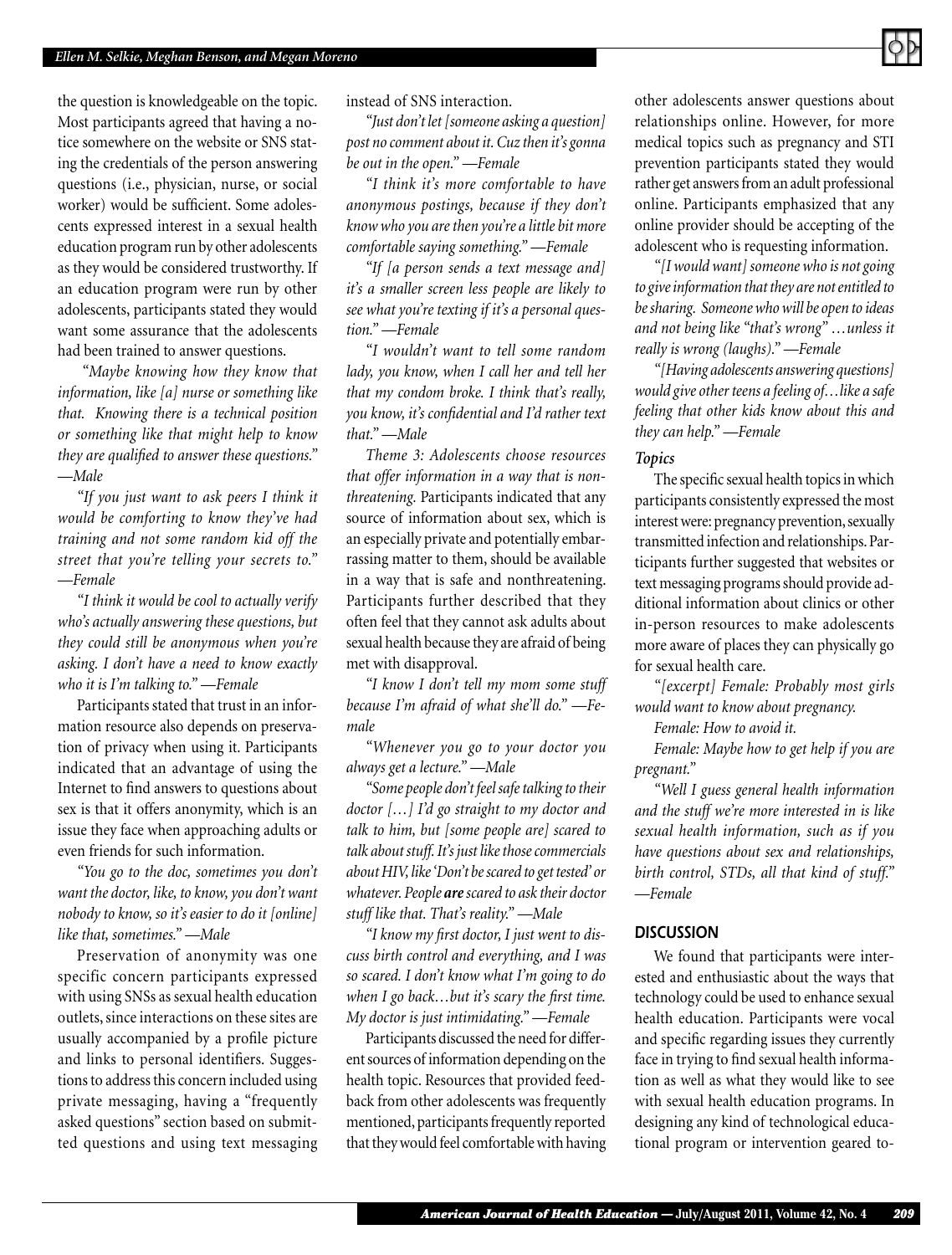

ward adolescents, it is imperative to include adolescents in the planning process.

Adolescents identified the potential of technology to provide sexual health education in an interactive format. Adolescents were not seeking websites that present textbook-like information, which is how sexual health information is often presented online. Adolescents expressed that they used resources such as Google to find information because they felt this was the only method available to them. However, adolescents discussed that they would rather get answers in a way that involves personal communication; they want to know that there is someone "on the other end of the line." Paradoxically, they do not want the person on the other end of the line to know who *they* are. Providing a "safe" setting to interact with real people via technology is something that SNSs and text messaging can readily offer.

These expressed communication preferences are consistent with adolescent peer communication styles. The phenomenon is exemplified by the massive numbers of text messages sent by adolescents in comparison with adults.<sup>13</sup> In addition, as technology advances to allow SNS access (in addition to the text message function) on smartphones such as Blackberry and iPhone, adolescents are able to engage in even more information seeking in private; currently 27% of adolescents use their phones to access the Internet, and 23% use their phones to access SNSs.<sup>13</sup> echnology allows adolescents to express themselves and interact with each other without having to do so in person. The researchers found that adolescents also want to use similar communication channels when seeking sexual health information.

The themes of confidentiality and clarity of information that emerged in our data are consistent with previous findings regarding adolescents' use of the Internet to seek general health information.38,39 The researchers also found that perceptions of safety, threat and comfort influence adolescents when they are using technology specifically to find sexual health information, similar to previous findings that elaborate on adolescents' preferences in seeking confidential health care.<sup>40-43</sup>

Concerns regarding accessibility, perceived threat to self and navigating personal interaction have historically been barriers to accessing sexual health education for adolescents. Our participants discussed concerns with discussing sex with adults in their lives, and previous work has shown that parents are often reluctant to talk about sexual health with adolescents.<sup>44,45</sup> Similarly, adolescents want their physicians to be nonjudgmental, confidential and competent; but failure to meet these conditions results in loss of trust and decreased likelihood to seek care.<sup>40,41</sup>

#### *Limitations*

Limitations of the study include the small sample size and thus limited generalizability of our findings. However, the researchers selected this sample of adolescents to achieve the highest possible *variety* in sexual preference and sexual experience and as indicated by the survey results. Thus, our results represent a good starting point for further research. In addition, the researchers did not have a reliable method of determining socioeconomic status; thus results may not be applicable to adolescents from families of all income levels.

Given the sensitive nature of the conversation, having both genders in each group may have inhibited communication, especially since privacy and anonymity when seeking information about sex was a dominant theme in the focus group comments. However, we felt that holding groups with participants who knew each other from multiple previous group settings would minimize this concern. Although it was possible that having a sensitive discussion with peers could be potentially embarrassing, the researchers found that the participants' established relationships led to a rapid emergence of enthusiastic discussion in our groups.

Further research should examine translation of the above themes into practice. Given the trends found here and elsewhere<sup>38,39</sup> regarding the popularity of online sources of health information, examination of search engine results on sexual health topics for validity, clarity and professionalism is warranted. Finally, the impact of technological interventions on adolescent sexual health outcomes should be assessed. Given the rapid pace of current technology, it is possible that some technologies such as texting may become obsolete in coming years. However, the themes found in this study remain applicable when designing future technology resources for adolescents.

#### *TRANSLATION TO HEATH EDUCATION PRACTICE*

First, our findings illustrate that teens may be open to interacting with sexual health educators on SNSs and text messaging programs. Thus, organizations that are considering or are already putting together profiles on SNSs or developing texting programs should know that adolescents may be open to communication but have concerns about how their interactions with professionals take place. For example, the SNS Facebook provides opportunities for private communication and live chat, as well as publicly displayed communication. If a sexual health program or organization were to use this website, they could choose to incorporate some, or all of these communication venues. When considering what communication channels to incorporate into a sexual health campaign, the results of this study can help guide educators to ensure that these programs are accessible, trustworthy and protect privacy.

Second, organizations that are considering how to develop an education program incorporating technology could use similar methods as in this study to inform program development. Using focus groups may help organizations obtain information about the views and concerns of adolescents in their own communities. Further, as technologies continue to develop, performing a local assessment prior to launching a program using new technology may ensure that the technology platform is still relevant to the target audience.

Last, organizations who are considering incorporating new technology into adolescent education or outreach programs may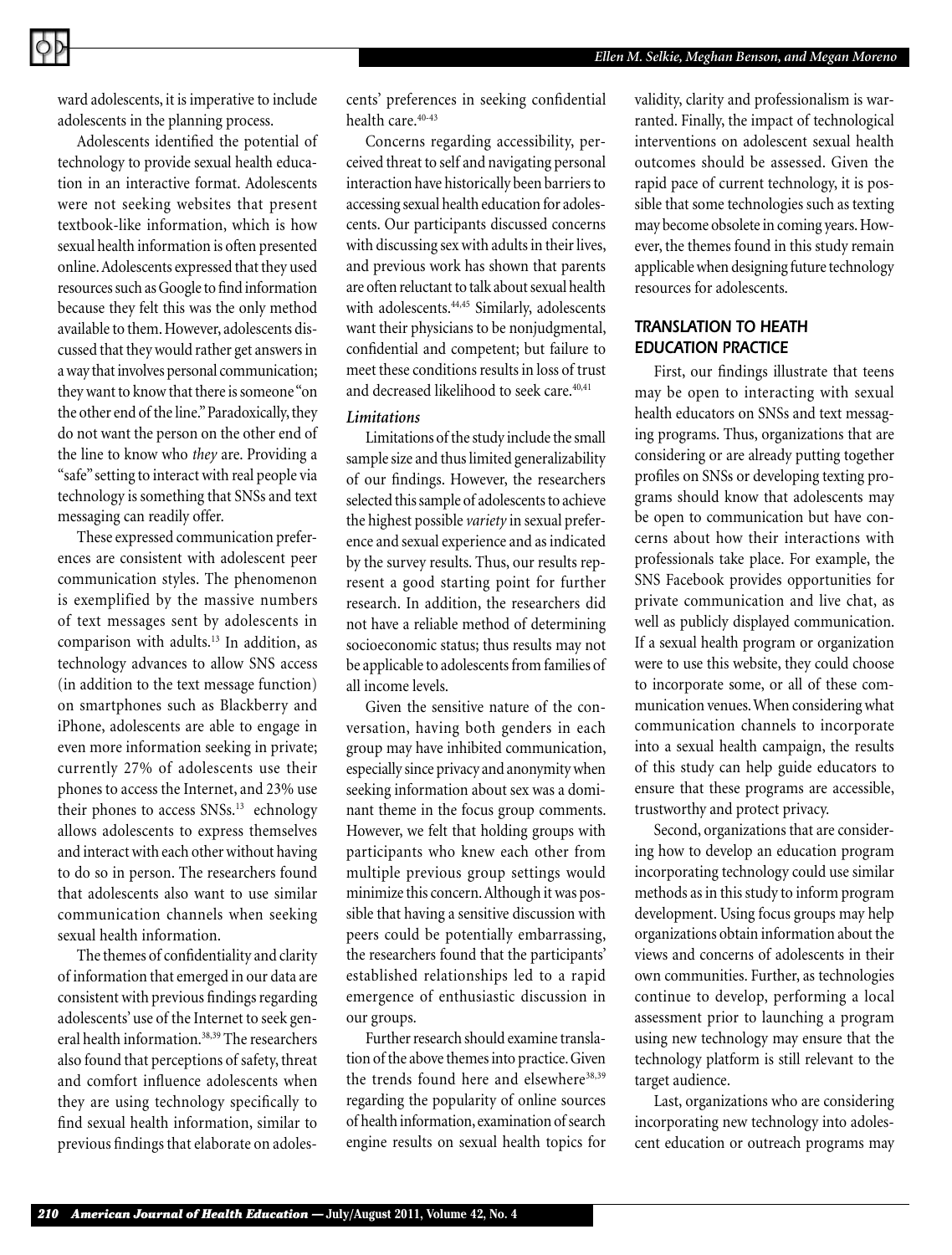also wish to investigate other adolescent organizations that are currently using these methods. Many health education organizations are using the Internet to promote adolescent and young adult sexual health, including Columbia University (http:// www.goaskalice.columbia.edu), the National Campaign to Prevent Teen and Unplanned Pregnancy (http://www.sexreally.com, http:// www.stayteen.org), and Planned Parenthood (http://www.plannedparenthood.org/teentalk). In addition, some private clinics have begun to create their own social networking sites. It is worth noting that adolescents in our study noted that new technology should augment, but not replace, existing resourses such as sexual health clinics.

Further research must be done to determine specifics of effective campaign design, such as audiovisual aspects and messaging options. In addition, using SNSs and text messaging for any personal health interventions requires careful ethical consideration to protect patient privacy.<sup>46</sup> Given the vast potential of e-health options and increasing access to electronic resources for health educators $47$  as well as the growing use of smart phones for accessing SNSs, <sup>13,48</sup> recognition of underlying themes such as those found in this study may guide clinicians and health educators to consider using these novel technologies.

#### *REFERENCES*

1. Centers for Disease Control and Prevention. All years: percentage of students who ever had sexual intercourse. *Youth Risk Behavior Surveillance*.; May 9, 2008. Available at: http://apps. nccd.cdc.gov/yrbss/QuestYearTable.asp?path=b yHT&ByVar=CI&cat=4&quest=Q58&year=20 07&loc=XX. Accessed May 20, 2009.

2. Centers for Disease Control and Prevention. All years: percentage of students who had sexual intercourse with at least one person during the 3 months before the survey.; May 9, 2008. *Youth Risk Behavior Surveillance*. Available at: http://apps.nccd.cdc.gov/yrbss/QuestYearTable.a sp?path=byHT&ByVar=CI&cat=4&quest=Q61& year=Trend&loc=XX. Accessed May 21, 2009.

3. Hamilton, BE, Martin, JA, Ventura, S.J. Births: preliminary data for 2008. *National Vital*  *Statistics Reports.* 2010;58(16). Hyattsville, Maryland: National Center for Health Statistics.

4. Centers for Disease Control and Prevention. STD surveillance, 2007 - adolescents and young adults. Available at: http://www.cdc.gov/ std/stats07/adol.htm. Accessed May 21, 2009.

5. Kirby D. *Emerging answers 2007: research findings on programs to reduce teen pregnancy and sexually transmitted diseases*. Washington, D.C.: National Campaign to Prevent Teen and Unplanned Pregnancy; 2007.

6. Kohler PK, Manhart LE, Lafferty WE. Abstinence-only and comprehensive sex education and the initiation of sexual Activity and teen pregnancy. *J Adolesc Health*. 2008;42(4):344-351.

7. Bennett SE, Assefi NP. School-based teenage pregnancy prevention programs: a systematic review of randomized controlled trials. *J Adolesc Health.* 2005;36(1):72-81.

8. Centers for Disease Control and Prevention. All years: among students who were currently sexually active, the percentage who reported that either they or their partner had used a condom during last sexual intercourse. *Youth Risk Behavior Surveillance*.; May 9, 2008. Available at: http://apps.nccd.cdc.gov/yrbss/ QuestYearTable.asp?path=byHT&ByVar=CI&cat =4&quest=Q63&year=Trend&loc=XX. Accessed May 21, 2009.

9. Sun P, Unger JB, Palmer PH, Gallaher P, Chou CP, Baezconde-Garbanati L, et al. Internet accessibility and usage among urban adolescents in Southern California: implications for web-based health research. *Cyberpsychol Behav*. 2005;8(5):441-453.

10. Lenhart A, Madden M, Hitlin P. *Teens and technology: youth are leading the transition to a fully wired and mobile nation*. Pew Internet and American Life Project, 2005. Available at: http://www.pewinternet.org/~/media/Files/Reports/2005/PIP\_Teens\_Tech\_July2005web.pdf. pdf. Accessed April 21,2010.

11. Lenhart A, Madden M. *Social networking websites and teens*. Pew Internet and American Life Project, 2007. Available at: http://www. pewinternet.org/Reports/2007/Social-Networking-Websites-and-Teens.aspx. Accessed May 21, 2009.

12. Lenhart A, Purcell K, Smith A, Zickuhr K. *Social media and young adults*. Pew Internet and American Life Project, February 3, 2010. Available at: http://pewinternet.org/Reports/2010/ Social-Media-and-Young-Adults.aspx. Accessed April 21, 2010.

13. Lenhart A, Ling R, Campbell S, Purcell R. *Teens and mobile phones*. Pew Internet and American Life Project, April 20, 2010. Available at: http://pewinternet.org/Reports/2010/ Teens-and-Mobile-Phones.aspx. Accessed April 21, 2010.

14. Eysenbach G, Powell J, Englesakis M, Rizo C, Stern A. Health related virtual communities and electronic support groups: systematic review of the effects of online peer to peer interactions. *BMJ*. 2004;328(7449):1166.

15. Farmer A, Bruckner Hold C, Cook M, Hearing S. Social networking sites: a novel portal for communication. *Postgrad Med J.* 2009;85:455-459.

16. Anhøj J, Møldrup C. Feasibility of collecting diary data from asthma patients through mobile phones and SMS (short message service): response rate analysis and focus group evaluation from a pilot study. *J Med Internet Res*. 2004;6(4):e42.

17. Kollmann A, Riedl M, Kastner P, Schreier G, Ludvik B. Feasibility of a mobile phone-based data service for functional insulin treatment of type 1 diabetes mellitus patients. *J Med Internet Res*. 2007;9(5):e36.

18. Rami B, Popow C, Horn W, Waldhoer T, Schober E. Telemedical support to improve glycemic control in adolescents with type 1 diabetes mellitus. *Eur J Pediatr*. 2006;165(10):701-705.

19. Leong KC, Chen WS, Leong KW, et al. The use of text messaging to improve attendance in primary care: a randomized controlled trial. *Fam Pract*. 2006;23(6):699-705.

20. Hawn C. Take two aspirin and tweet me in the morning: how Twitter, Facebook, and other social media are reshaping health care. *Health Aff.* 2009;28(2):361-368.

21. Graffeo I, La Barbera D. Cybertherapy meets Facebook, Blogger, and Second Life: an Italian experience. *Stud Health Technol Inform*. 2009;144:108-112.

22. Borzekowski DLG. Adolescents' use of the Internet: a controversial, coming-of-age resource. *Adolesc Med Clin*. 2006;17(1):205-216.

23. Levine D, McCright J, Dobkin L, Woodruff AJ, Klausner JD. SEXINFO: a sexual health text messaging service for San Francisco youth. *Am J*